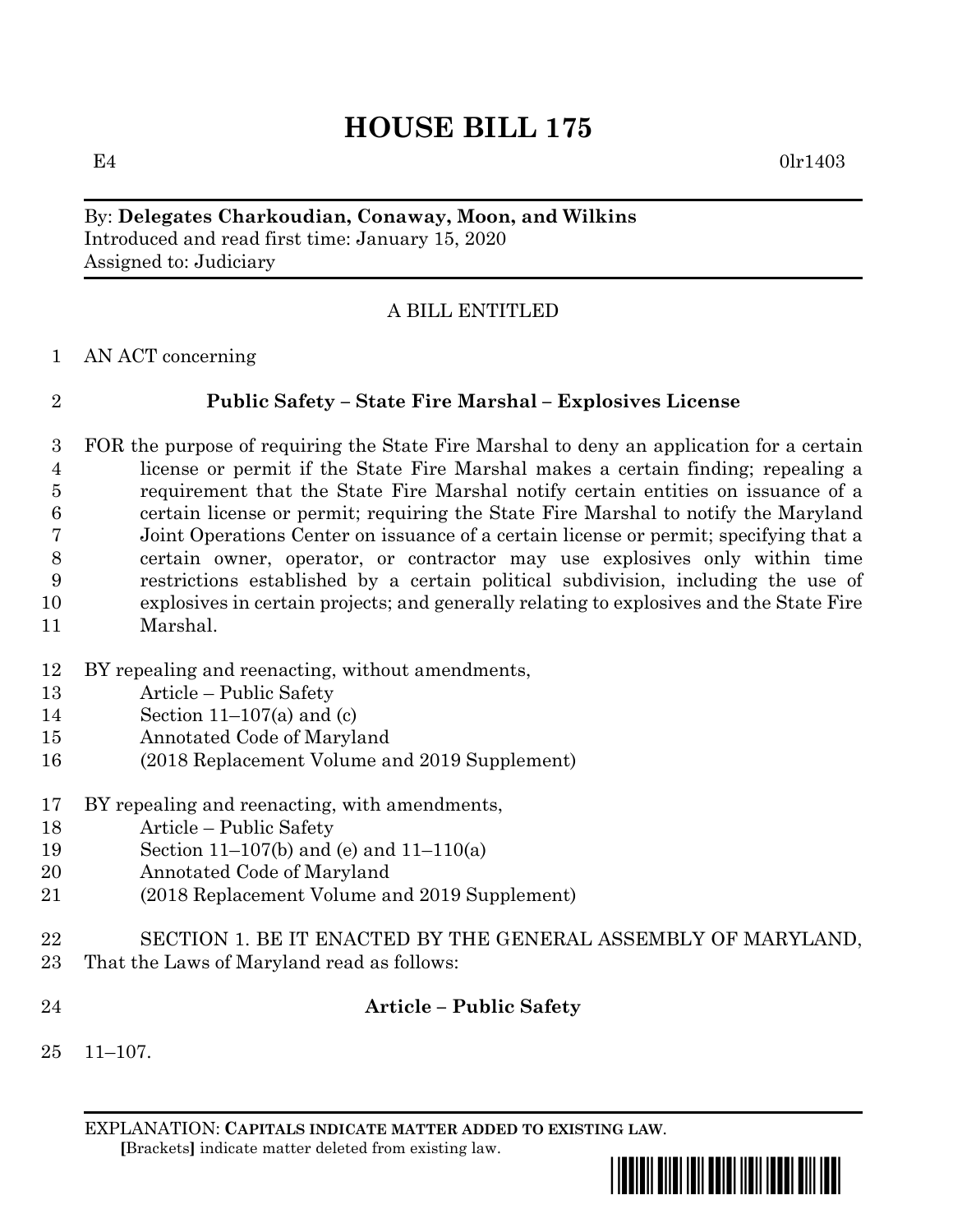#### **HOUSE BILL 175**

 (a) The State Fire Marshal shall issue a license or permit to each applicant who meets the requirements of this subtitle.

 (b) Subject to subsection (c) of this section, the State Fire Marshal shall deny an application for a license or permit if the State Fire Marshal finds that:

 (1) the applicant, or an officer, agent, or employee of the applicant who will be handling explosives, is not sufficiently experienced and will not work under satisfactory supervision in manufacturing, dealing in, or handling of explosives, as applicable;

 (2) the applicant lacks suitable facilities for manufacturing, dealing in, or handling explosives;

 (3) the applicant, or an officer, agent, or employee of the applicant who will be handling explosives, has been convicted of a felony or crime involving violence;

 (4) the applicant, or an officer, agent, or employee of the applicant who will be handling explosives, is disloyal to the United States or has renounced United States citizenship;

 (5) the applicant, or an officer, agent, or employee of the applicant who will be handling explosives, will use the explosives for an **INAPPROPRIATE OR** illegal purpose;

 (6) the applicant, or an officer, agent, or employee of the applicant who will be handling explosives, is a fugitive as defined in § 9–401 of the Criminal Law Article;

 (7) the applicant, or an officer, agent, or employee of the applicant who will be handling explosives, has been adjudicated substantially cognitively impaired as defined in § 3–301 of the Criminal Law Article;

 (8) the applicant, or an officer, agent, or employee of the applicant who will be handling explosives, has been committed to a mental institution;

 (9) the applicant, or an officer, agent, or employee of the applicant who will be handling explosives, has been dishonorably discharged from the United States military;

 (10) the applicant, or an officer, agent, or employee of the applicant who will be handling explosives, is an alien other than an alien authorized to receive explosives under the federal Safe Explosives Act;

 (11) the applicant, or an officer, agent, or employee of the applicant who will be handling explosives, is a user of, or addicted to, a controlled dangerous substance as defined in § 5–101 of the Criminal Law Article;

- (12) the application contains false information; or
- (13) the application fails to provide required information.